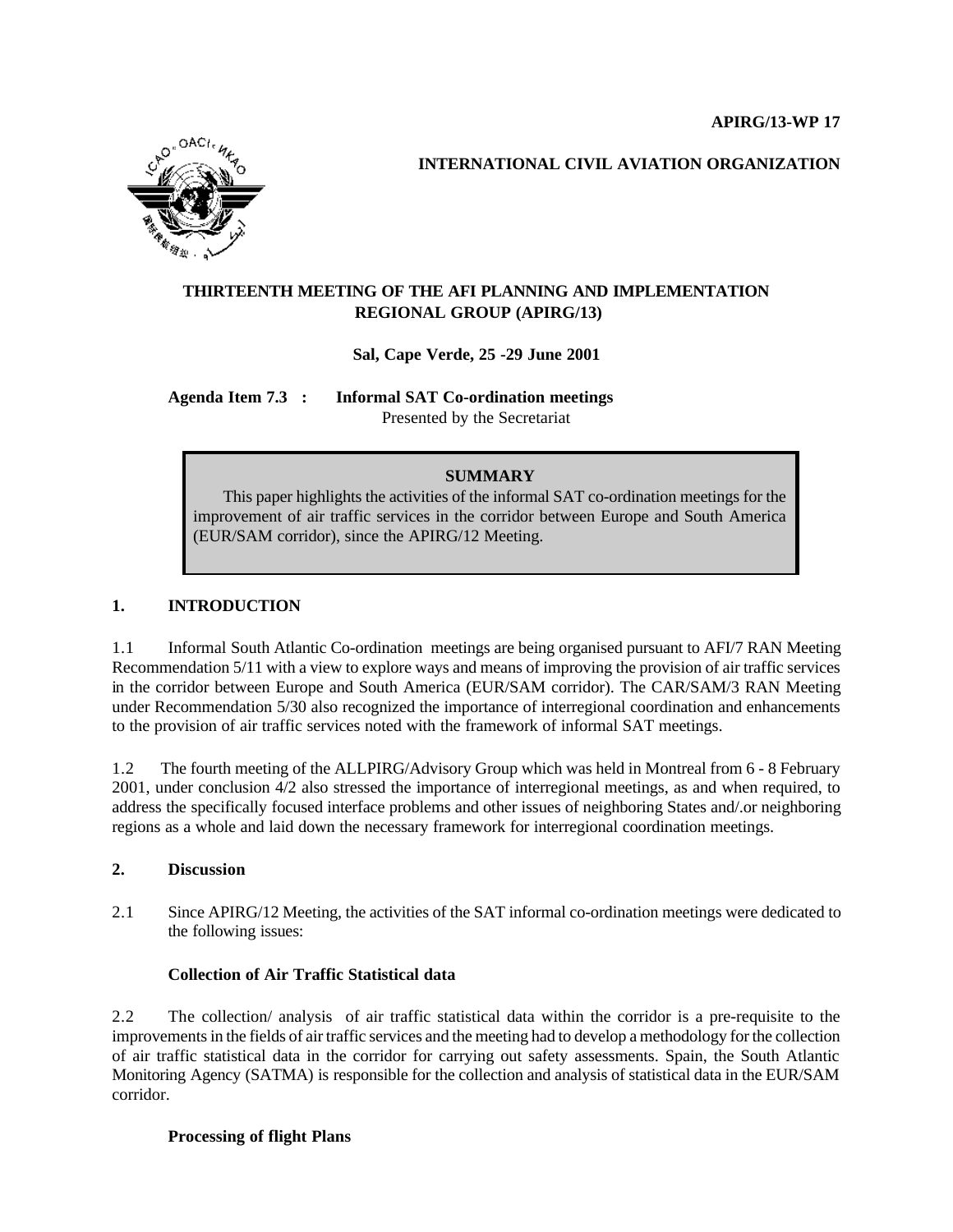2.3 The meeting noted with concern that one important impediment to improvements in the provision of air traffic services in the EUR/SAM corridor, is the lack of flight plans. It is noted that many flight plans for flights originating mainly from Europe are not received at the ACCs concerned and indications are that the problem may lie at the level of the flight data processing systems (FDPS) in Europe. To that effect, the SAT meeting is exploring ways and means of solving this problem, in co-ordination with Euro Control and the ICAO, EUR/NAT Office.

## **Amendments to the Regional Supplementary Procedures Doc 7030 (SUPPs)**

2.4 Amendments to the SUPPs for the inclusion of provisions regarding RNP10 operations, in-flight contingencies and the implementation of RVSM have already been developed and has been finalized with HQ and consultations have been made with States and Organisations concerned.

#### **Safety assessments**

2.5 Spain, has accepted to establish a monitoring agency for ensuring the safe implementation of RVSM and RNP 10 in the EUR/SAM corridor and to this effect, the South Atlantic Monitoring Agency (SATMA) has carried out safety assessments for ensuring that the target level of safety be not infringed. Implementation of RNP 10 and RVSM is subject to the conclusive results of the safety assessments.

## **Crossing track operations**

2.6 The meeting noted the requirement for the creation of additional ATS routes from Johannesburg/Cape Town to Atlanta. The need for the establishment of established ATS routes with fixed entry/exit points within the EUR/SAM corridor route network was emphasized and it was agreed that South Africa and the United States will develop a proposal to that effect within the framework of routing area AR-2/HA-8 meetings.

#### **Communications/ Co-ordination problems**

2.7 The meeting addressed communications/co-ordination problems between South Africa, and Argentina, Brazil and Uruguay respectively. It was agreed that the use of VSAT technology will resolve the persisting communications/co-ordination problems in the area.

## **Time scales for the implementation of RNP 10 and RVSM**

2.8 The meeting reviewed the time scales for the implementation of RNP 10 and RVSM in the corridor.

## **Establishment of Technical Working Groups (TWG)**

2.9 As part of a SAT meeting mechanism, two TWGs were created with a view to plan for the evolutionary implementation of CNS/ATM in the corridor in accordance with the AFI and SAM CNS/ATM implementation plans and to explore ways and means of achieving further enhancements in airspace capacity by exploiting emerging technologies and in particular, taking advantage, where appropriate, of rationalization, integration and harmonisation of systems.